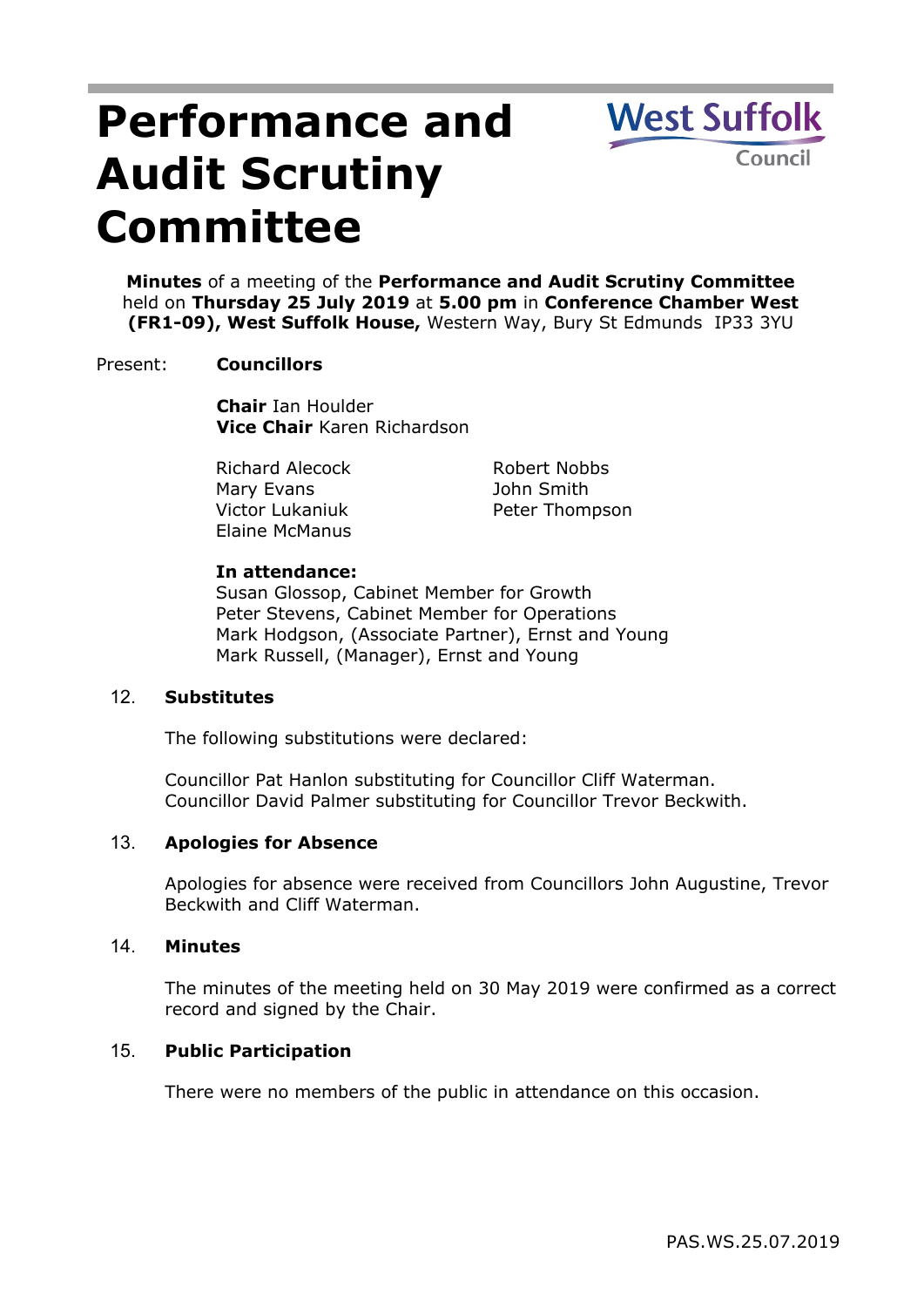# 16. **Ernst and Young - 2018-2019 ISA 260 Annual Results Report to those Charged with Governance**

*[Councillor Peter Thompson arrived at 5.05pm during the consideration of this item, and prior to the vote taking place]*

The Committee received Report No: PAS/WS/19/008, which presented the results from Ernst and Young's (EY) audit of the 2018-2019 financial statements for Forest Heath District Council and St Edmundsbury Borough Council (West Suffolk's predecessor councils). The report set out issues they were formally required to report on to those charged with governance. EY were also required to report on the results of the work undertaken to assess the council's arrangements to secure value for money (VFM) in the use of resources.

The councils' unaudited 2018-2019 Statement of Accounts, signed by the Chief Finance Officer (Section 151 Officer) on 30 May 2019, had been updated to reflect adjustments recommended by EY from their audit work. It should be noted by Members that these adjustments did not affect the overall financial position and were in most cases merely presentational changes.

A copy of the Audit Results Reports, dated 22 July 2019 were attached at Appendix A (Forest Heath) and Appendix B (St Edmundsbury), and were presented to the Committee by Mark Hodgson (Associate Partner) and Mark Russell (Manager) from EY. Also attached at Appendix C and D to the report were Letters of Representations, on behalf of the councils' in accordance with the audit of the financial statements for both Forest Heath District Council and St Edmundsbury Borough Council for the year ended 31 March 2019.

Mr Hodgson presented the report and explained that Forest Heath had the most audit risks, which related to the solar farm asset. He explained that Forest Heath's overall materiality assessment was £0.755m and St Edmundsbury was £1.401m.

He then wished to draw to the Committee's attention to the following areas for both councils:

- 1) Page 9 (Both) (Significant risk misstatements due to fraud or error). EY had completed the majority of the procedures and testing of recharges.
- 2) Page 12 (Forest Heath) (Valuation of land and buildings) The value of the solar farm had been amended to  $£13.8m$ , which was now in an acceptable arrange to which EY would expect, and discussions were being held with the Finance Team to resolve the issue.
- 3) Page 13 (Both) (Land value) no issues to raise.
- 4) Page 14 (Both) (Pensions) Both sets of accounts had been adjusted to reflect the pensions increase relating to the McCloud (age discrimination) and GMP (sex discrimination) rulings. These were both national rulings which had effected all local authorities.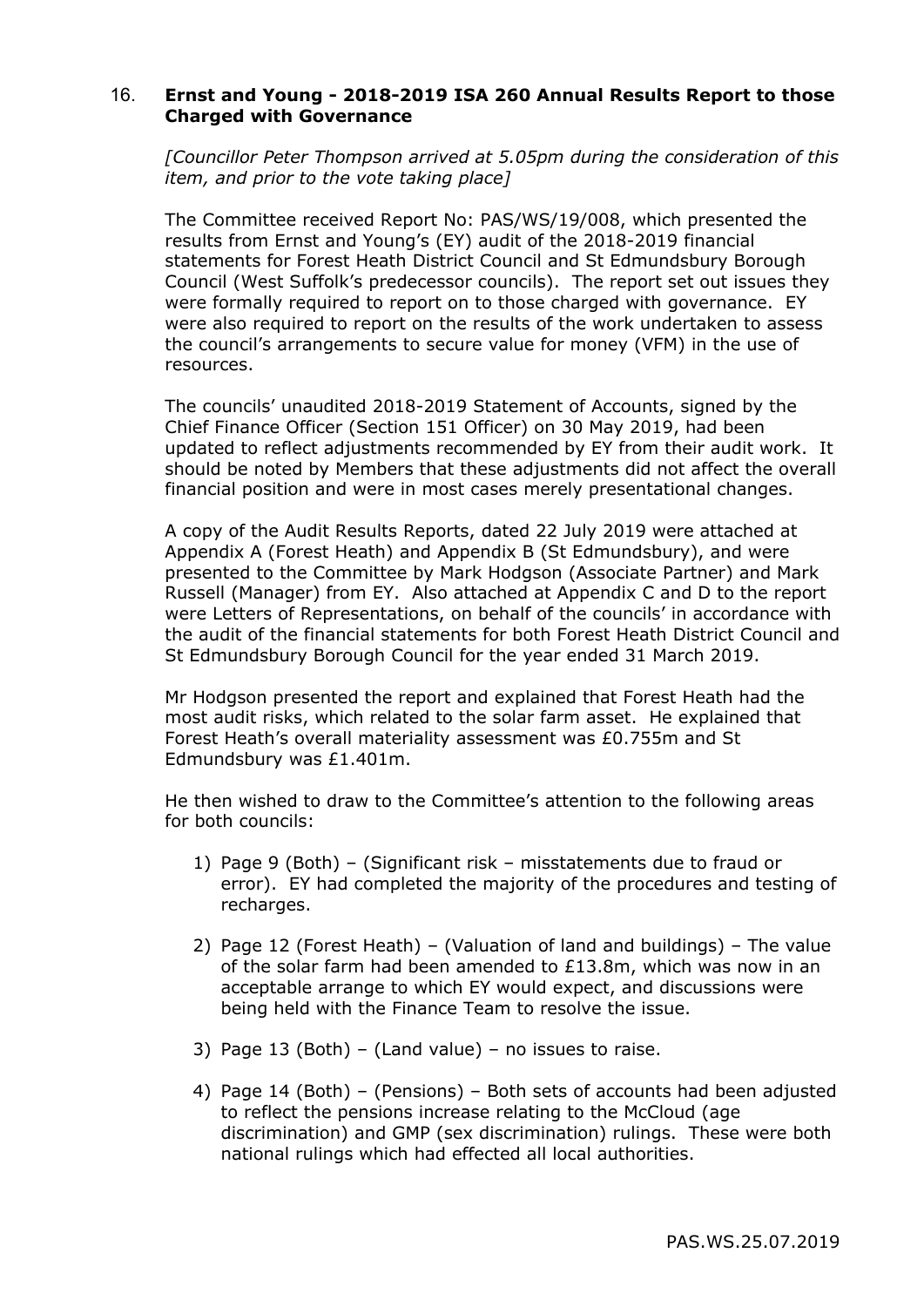5) Page 15 (Both) – (Accounting standards) – no issues to raise.

Mr Hodgson then informed the Committee that EY still had a number of outstanding items to be completed on the audit of the Statement of Accounts. EY would be working on these to ensure they were completed by the statutory deadline of 31 July 2019. He confirmed that there were no audit adjustments and there were no unadjusted audit errors. However, he reiterated that EY was on track, and subject to the satisfactory completion of the outstanding items, EY expected to be able to issue an unqualified opinion on the financial statements and the value for money conclusions next week.

The Committee considered the report in detail and asked questions to which responses were provided. In particular discussions were held on the revaluation of the solar farm and whether the provision for the pension fund was robust enough, to which comprehensive responses were provided.

Councillor Victor Lukaniuk then moved the recommendations, this was duly seconded by Councillor Karen Richardson, and with the vote being unanimous, it was:

## **RESOLVED**: That

- 1) The External Auditors opinion, as of today (25 July 2019) on the Finance Statements for Forest Heath District Council (Appendix A) and St Edmundsbury Borough Council (Appendix B) for 2018-2019 attached to Report No: PAS/WS/18/008, be noted.
- 2) The External Auditors value for Money conclusion, as of today (25 July 2019) stating that Forest Heath District Council (Appendix A) and St Edmundsbury Borough Council (Appendix B) had proper arrangements to secure economy, efficiency and effectiveness in its use of resources, issued by the Auditor, be noted.
- 3) The Letter of Representation on behalf of Forest Heath District Council (Appendix C) and St Edmundsbury Borough Council (Appendix D), attached to Report No: PAS/WS/19/008, be approved, before the Ernst and Young Associate Partner issues his opinion and conclusion.
- 4) The Chief Finance Officer, in consultation with the Chair of the Performance and Audit Scrutiny Committee be given delegated authority to conclude the signing of the accounts.

#### 17. **2018-2019 Statement of Accounts**

The Committee received Report No: PAS/WS/19/009, which sought members approval of the 2018-2019 Statement of Accounts for the former Forest Heath District Council (Appendix A) and St Edmundsbury Borough Council (Appendix B), in accordance with powers delegated to it under the Council's Constitution.

It was reported that the statutory requirements for the reporting and approval of the Council's annual financial statements were set out in the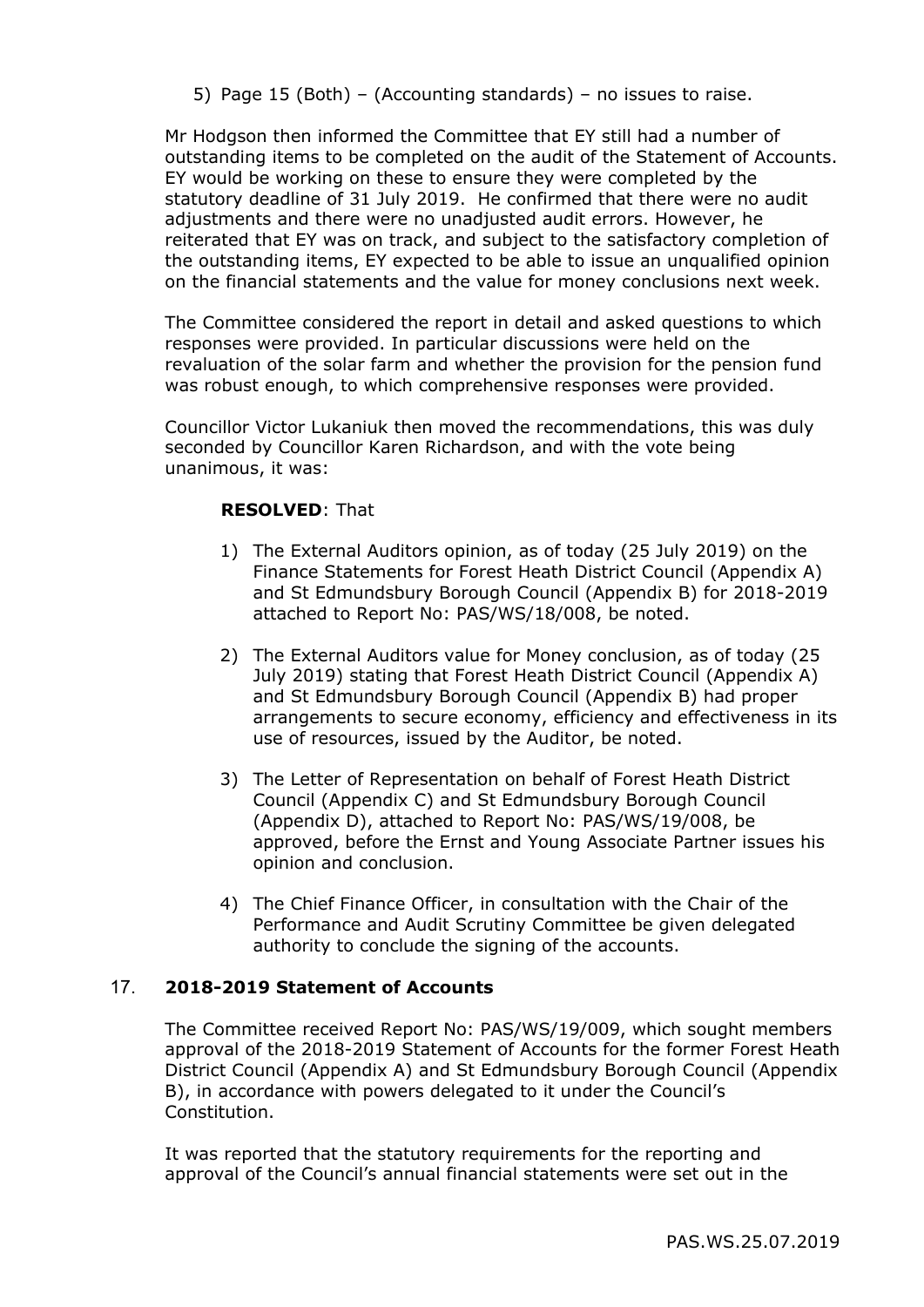Accounts and Audit Regulations 2015. The regulations require the Council to submit draft accounts to its external auditors, currently Ernst and Young (EY) by 31 May each year, with member scrutiny approval of the accounts required once the external audit had been concluded by 31 July each year.

The results of EY's review of the accounts, dated 22 July 2019 were provided in the Annual Results Reports, which were included on the Committee's agenda (PAS/WS/19/008), along with a verbal update by EY giving their current position as of this evening (25 July 2019).

The attached Statement of Accounts (Appendix A – Forest Heath) and (Appendix B – St Edmundsbury) had been amended, as appropriate, to take on board issues raised by the audit process up to the date of distribution.

EY had confirmed this evening (25 July 2019) that the audit for both Forest Heath District Council and St Edmundsbury Borough Council had not been concluded and they were therefore unable to issue an opinion on the financial statements and value for money conclusion that both councils had made the appropriate arrangements to secure economy, efficiency and effectiveness in the councils use of resources until next week, once all audit work had been completed.

This meant the Committee was not in a position to sign off the 2018-2019 Statement of Accounts this evening (25 July 2019). It was proposed that to take account of this, the recommendation be amended so that the Committee delegates the approval of the accounts to the Chief Finance Officer in consultation with the Chair of the Performance and Audit Scrutiny Committee, in accordance with powers delegated to it under the Council's Constitution.

The covering report summarised financial highlights in 2018-2019; revenue and expenditure; capital expenditure; usable reserves; pensions fund; annual governance statement; payments to councillors and conclusions.

The Service Manager (Finance and Performance) drew the Committee's attention to a couple of key areas (financial highlights for 2018-2019):

- 1) Page 31: Both councils had made a surplus (underspend) in 2018- 2019; Forest Heath £157k and St Edmundsbury £10k.
- 2) Page 31: Capital expenditure capital programme spend for Forest Heath was £6.2m, which included expenditure on both the Mildenhall Hub and the West Suffolk Operational Hub; and for St Edmundsbury £17.5m, which included investment in the commercial asset portfolio and expenditure on the West Suffolk Operational Hub
- 3) Page 31: There had been no change to the general fund balances.

The Committee scrutinised the draft accounts in detail and asked questions on audit fees; the loan relating to the Newmarket Leisure Centre; arrears (sundry debtors) and whether these were accumulating; grants and contributions and the performance of properties purchased at 113 High Street and 3 The Avenue, Newmarket, to which responses were provided.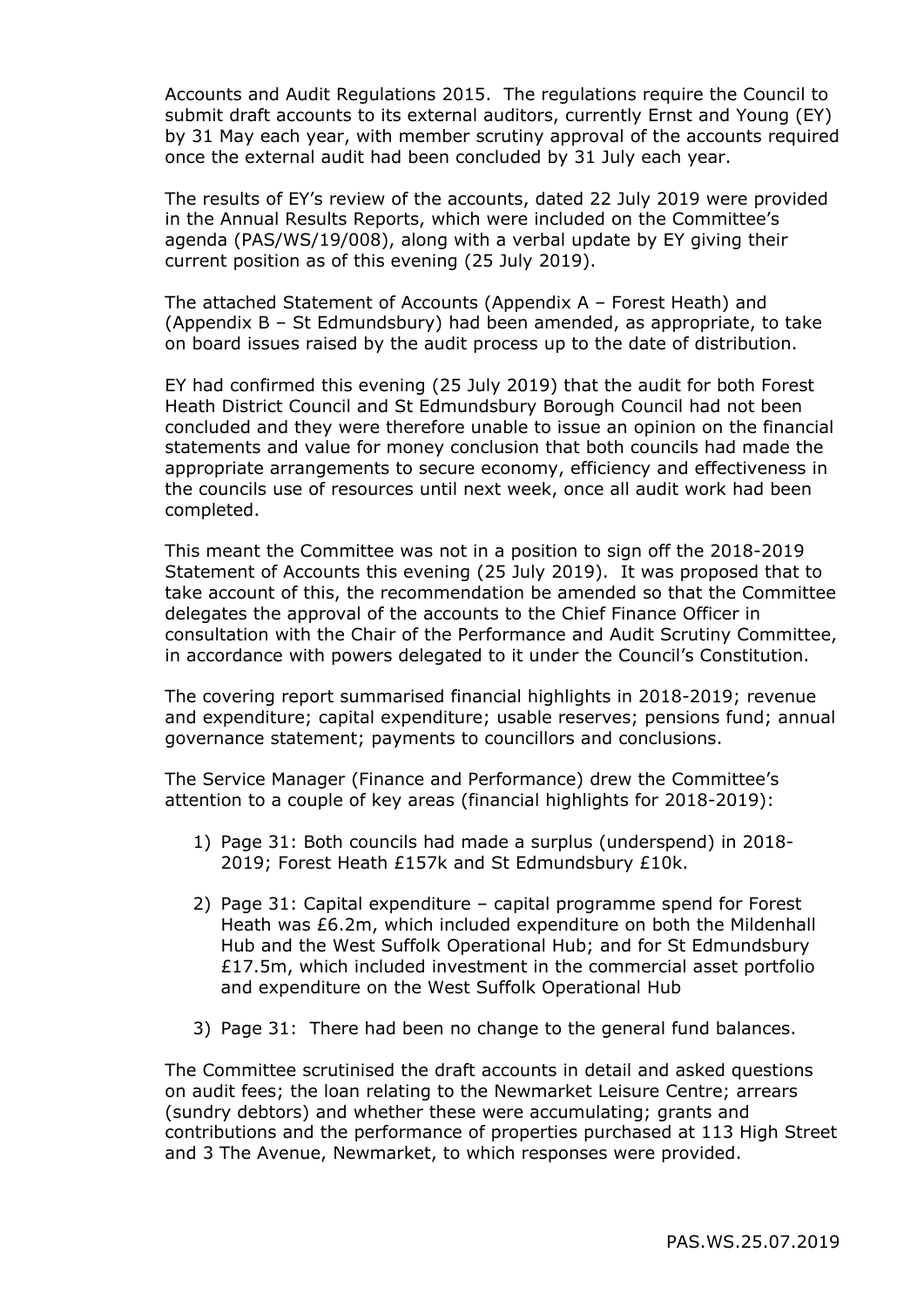In response to a question raised regarding why there were no figures for Brandon Country Park, members were informed that the Accounts did not list out every asset owned, and that Brandon Country Park was included as part of the overall asset figures.

The Chair on behalf of the Committee wished to convey its thanks and commended the Service Manager (Resources and Performance) on the teams work involved in preparing the accounts.

Councillor Victor Lukaniuk then moved the recommendation, this was duly seconded by Councillor John Smith, and with the vote being unanimous, it was:

## **RESOLVED**: That

- 1) The Chief Finance Officer, in consultation with the Chair of the Performance and Audit Scrutiny Committee, be delegated to approve the 2018-2019 Statement of Accounts for Forest Heath District Council (Appendix A) and St Edmundsbury Borough Council (Appendix B), attached to Report No: PAS/WS/19/009, in accordance with the powers delegated to it under the Council's Constitution.
- 2) Subject to (1) above, the Chair of the Performance and Audit Scrutiny Committee signs the certification for both of the 2018- 2019 Statement of Accounts on behalf of the Committee.
- 3) The Chief Finance Officer, in consultation with the Cabinet Member for Resources and Performance, be given delegated authority to make any further changes that may be required up to the date of publication, in consultation with the Chair of the Performance and Audit Scrutiny Committee.

## 18. **Annual Treasury Management Report 2018-2019 (FHDC)**

The Committee received Report No: FRS/WS/19/001, which had been considered by the Financial Resilience Sub-Committee on 15 July 2019. The Chair provided a verbal update on the Sub-Committee's consideration of the report, which summarised the Annual Treasury Management Investment Activities for the year 2018-2019 for the former Forest Heath District Council.

The Sub-Committee had scrutinised the Annual Treasury Management Report 2018-2019, and asked a number of questions to which comprehensive responses were provided.

In particular, discussions were held on treasury management risks; the number of building society accounts held by the council; the council's treasury management team; how investments were made and the number of quotes required; the council's external treasury advisors; and how external and internal borrowing worked.

Detailed discussions were also held on the loan relating to Newmarket Leisure; the reasons at the time as to why it had been taken out for 70 years;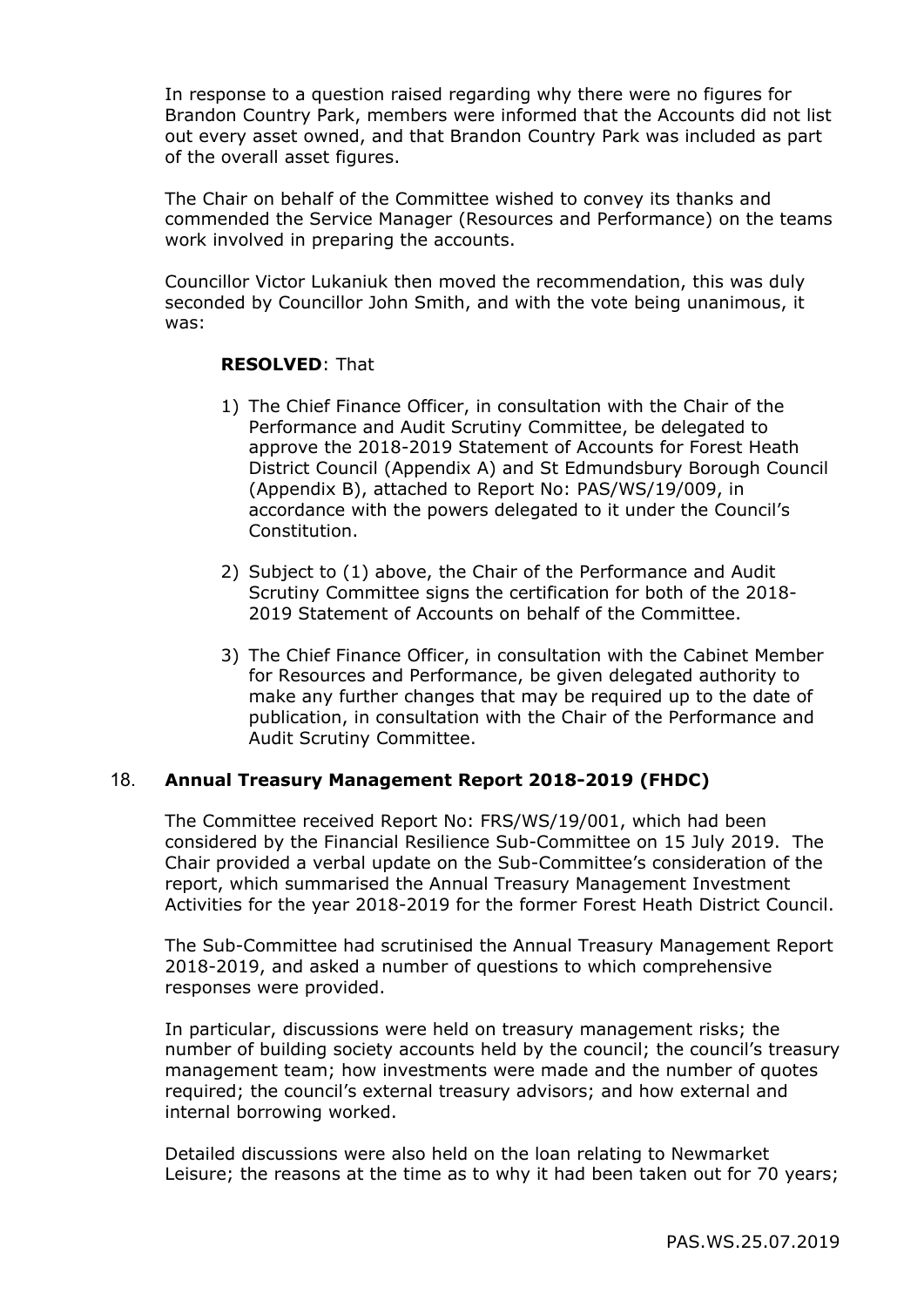and the financial penalties involved if the loan was paid off early. Further queries were raised in relation to the Toggam Solar Farm; the projection on income; how energy prices were guaranteed; and the need to ensure the council received the best rate of return on its investments.

The Committee considered the report and did not raise any questions.

It was then proposed by Councillor Ian Houlder, seconded by Councillor Victor Lukaniuk, and with the vote being unanimous, it was:

## **RECOMMENDED:**

**That the Annual Treasury Management Report 2018-2019, for the former Forest Heath District Council, being Report No: FRS/WS/19/001, be approved.**

## 19. **Annual Treasury Management Report 2018-2019 (SEBC)**

The Committee received Report No: FRS/WS/19/002, which had been considered by the Financial Resilience Sub-Committee on 15 July 2019. The Chair provided a verbal update on the Sub-Committee's consideration of the report, which summarised the Annual Treasury Management Investment Activities for the year 2018-2019 for the former St Edmundsbury Borough District Council.

The report included tables which summarised the interest earned and the average rate of return achieved during 2018-2019; investment activity during the year; investments held as at 31 March 2019 and capital borrowing budget 2018-2019. The budget income from investments income in 2018-2019 was £308,000 (target average rate of return 0.70%). Interest actually earned during the financial year totalled £344,766 (average rate of return of 0.751%), against a budget for the year of £308,000; a budgetary surplus of £36,766.

The Sub-Committee had scrutinised the Annual Treasury Management Report 2018-2019, and asked questions to which responses were provided.

The Performance and Audit Scrutiny Committee considered the report and did not raise any questions.

It was then proposed by Councillor Ian Houlder, seconded by Councillor Karen Richardson, and with the vote being unanimous, it was:

#### **RECOMMENDED:**

**That the Annual Treasury Management Report 2018-2019, for the former St Edmundsbury Borough Council, being Report No: FRS/WS/19/002, be approved.**

#### 20. **Treasury Management (June 2019)**

The Committee received Report No: FRS/WS/19/003, which had been considered by the Financial Resilience Sub-Committee on 15 July 2019. The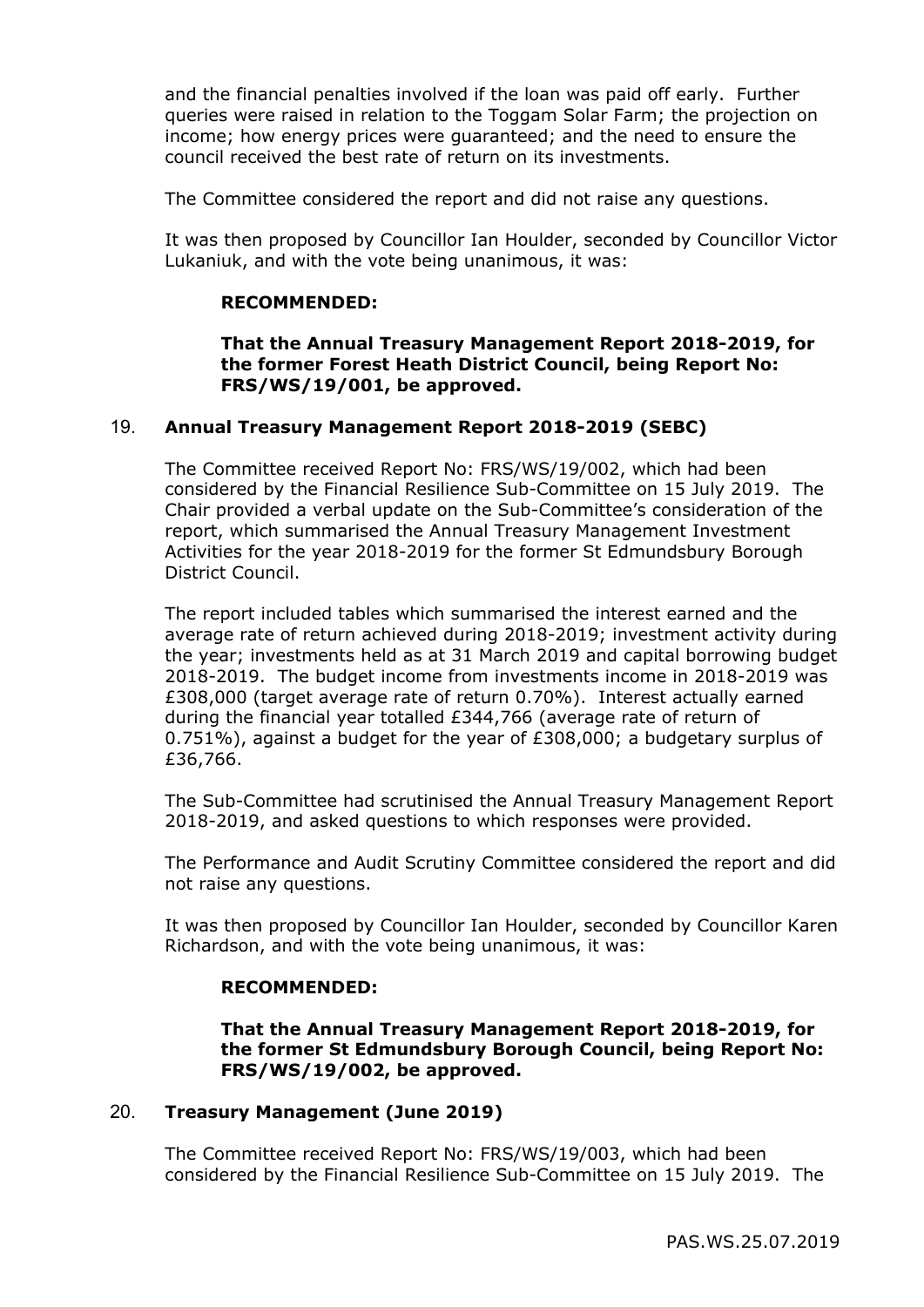Chair provided a verbal update on the Sub-Committee's consideration of the report, which provided a summary of investment activity for the first three months of the 2019-2020 financial year for the new West Suffolk Council.

The Sub-Committee had scrutinised the investment activity for 1 April 2019 to 30 June 2019, and asked detailed questions to which responses were provided. In particular discussions were held on the Investing in our Growth Fund and what it could be used for, and the tax implications on commercial investments.

The Performance and Audit Scrutiny Committee considered the report and did not raise any questions.

It was then proposed by Councillor Karen Richardson, seconded by Councillor Victor Lukaniuk, and with the vote being unanimous, it was:

## **RECOMMENDED:**

## **That the Treasury Management Report (June 2019), being Report No: FRS/WS/19/003, be approved.**

## 21. **2019-2020 Performance Report (Quarter 1)**

The Service Manager (Finance and Performance) presented Report No: PAS/WS/19/010, which set out the performance for quarter one and the forecasted financial outturn position for 2019-2020.

The report showed the current Performance Indicators for the first quarter of 2019-2020, as set out in the following appendices, attached to the report:

- Appendix A: 2019-2020 Performance Indicators, Commentary;
- Appendices C to E: Performance Indicators by Strategic Priority;
- Appendix F : Income and Expenditure;
- Appendix G: Capital Programme;
- Appendix H: Earmarked Reserves.

Members considered the report in detail and asked questions of the Assistant Directors on their indicators, to which comprehensive responses were provided.

In particular discussions were held on:

**Appendix C** – (F3: Number of households in temporary accommodation, and F4: Number of households prevented from being homeless). Members questioned what were the councils plans to support and assist in improving performance.

Members were informed that the temporary accommodation target had been red for some time due to the change in legislation in April 2018 which had resulted in an increase of people who were eligible for support. In response to that the council had predicted an increase in demand and therefore had increased its temporary accommodation provision.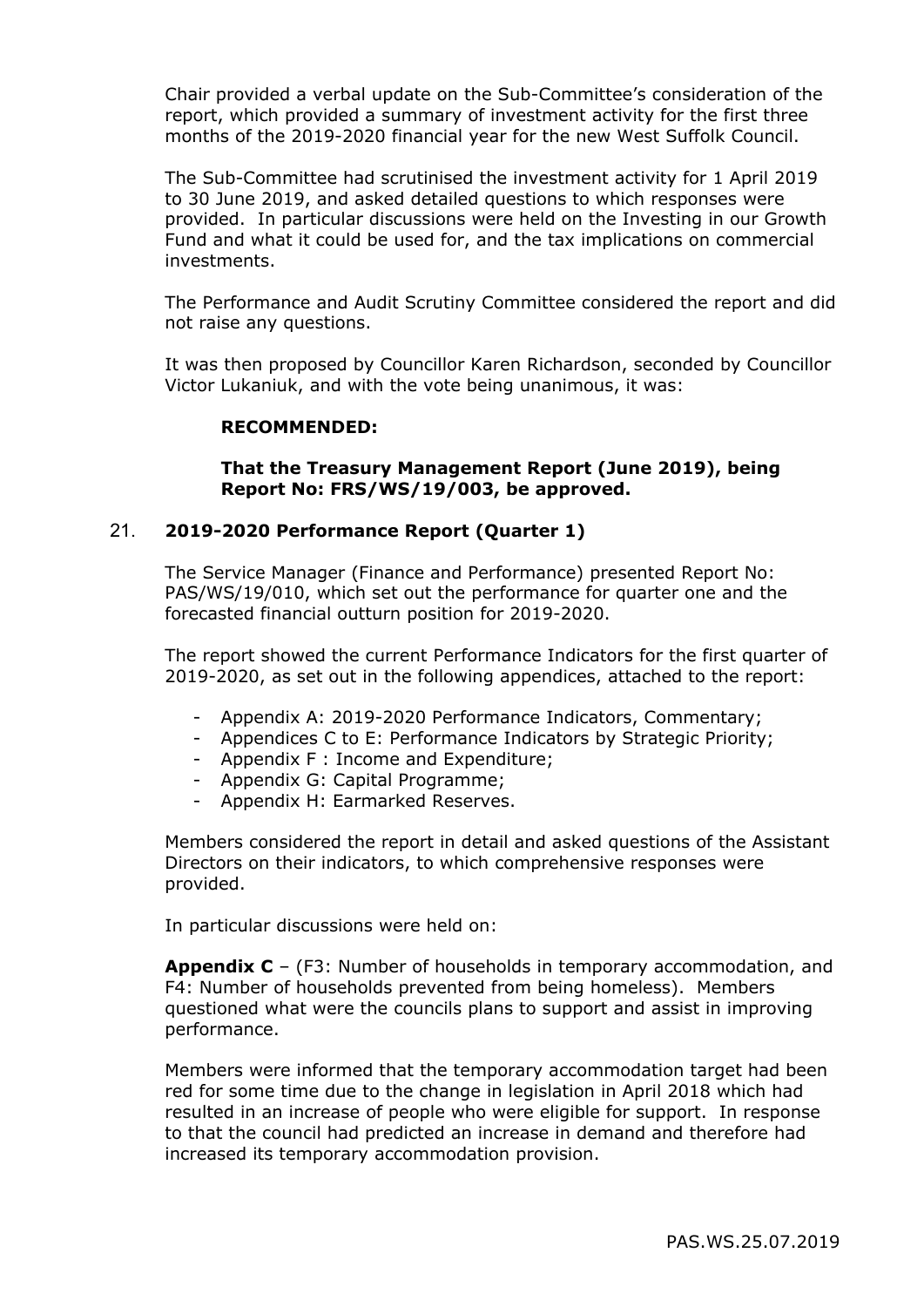Members were informed that with regards to preventing homelessness, there had been a number of staff changes over that period. Whilst people had continued to be supported and prevented from being homeless, not all cases had been physically closed on the system to enable them to be recorded. The priority had been to support people as opposed to completing the administration and closing cases. However training had been provided to ensure cases were closed in a timely way. The council was also looking at how it compared nationally. Over the first three quarters of last year, West Suffolk had successfully prevented homelessness in 77% of cases, compared with the national average of 58%. It was noted that the full year's figures had yet to be published by the government but once it is available, it will be reported to members.

Further questions were raised as to the cost of temporary and bed and breakfast accommodation.

**Appendix C** – (F8: Number of flytipping incidents recorded in West Suffolk). Members raised a number of questions around flytipping, to which responses were provided as follows:

- The increase in incidents was due to improvements which had been made to the recording process and the targeted enforcement which had been carried out in hotspot areas, which had raised awareness of reporting incidents.
- The vast majority of flytipping incidents reported were on a small number of our urban housing estates.
- The council was developing its communication channels all the time through its website and officers were open to exploring language options.
- The Cabinet Member for Operations informed members that he would continue to ask the Suffolk Waste Partnership to look into the issue of flytipping and the charges/opening hours at Suffolk County Council Recycling Centres.

Members were pleased to see that the council had recently prosecuted an offender.

**Appendix D** – (H4: Number of long term empty homes brought back into use per annum)

Councillor Mary Evans felt the council was being too harsh on itself and that the colour rating should be amber and not red because in the first quarter the council had brought back 58 homes, with the annual target being 64.

In response members were informed that last year 50 homes were brought back into use and this year the target has been increased to 64. Officers confirmed that the new target would be exceeded. The target was based on 1,000 properties, but only a small proportion might be suitable to bring back into use. The Council was constantly working with owners to bring homes back into use.